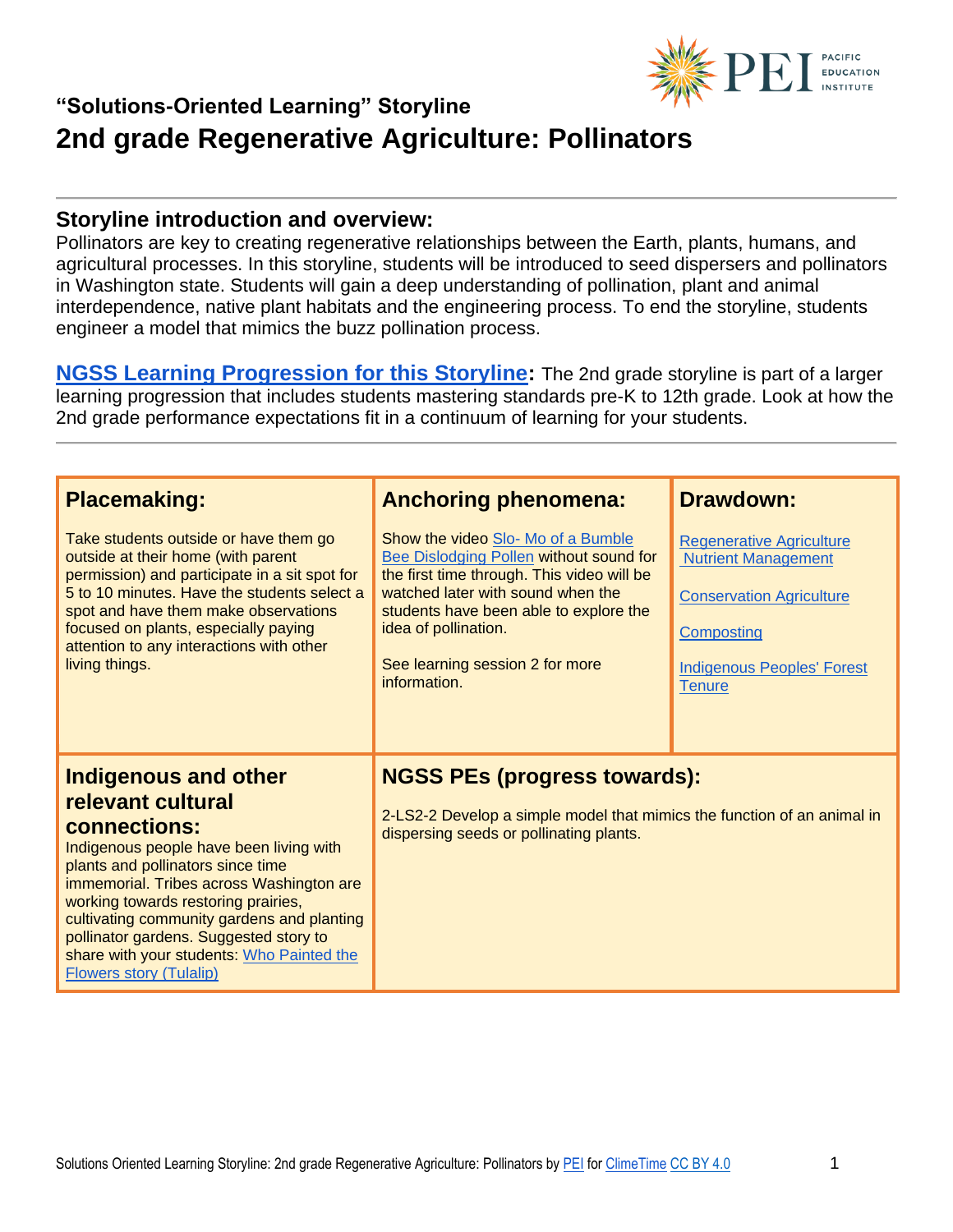

## **Estimated time required to implement this storyline:** two to three weeks

### **NGSS PEs:**

2-LS2-2 Develop a simple model that mimics the function of an animal in dispersing seeds or pollinating plants.

| Science & Engineering Practice (SEP)                                                                                                                                                                                                                                                                                                                                           | Disciplinary Core Idea (DCI)                                                                                                                                                                                                                                                                                                                                                            | Cross Cutting Concept (CCC)                                                                                                       |
|--------------------------------------------------------------------------------------------------------------------------------------------------------------------------------------------------------------------------------------------------------------------------------------------------------------------------------------------------------------------------------|-----------------------------------------------------------------------------------------------------------------------------------------------------------------------------------------------------------------------------------------------------------------------------------------------------------------------------------------------------------------------------------------|-----------------------------------------------------------------------------------------------------------------------------------|
| <b>Developing and Using Models</b><br>Modeling in K-2 builds on prior experiences and<br>progresses to include using and developing<br>models (i.e diagram, drawing, physical replica,<br>diorama, dramatization, or storyboard) that<br>represent concrete events or design solutions.<br>Develop a simple model based on evidence to<br>represent a proposed object or tool. | <b>LS2.A: Interdependent Relationships in</b><br><b>Ecosystems</b><br>Plants depend on animals for pollination or to move<br>their seeds around.<br><b>ETS1.B: Developing Possible Solutions</b><br>Drawings can be conveyed through sketches,<br>drawings or physical models. These representations<br>are useful in communicating ideas for a problem's<br>solutions to other people. | <b>Structure and Function</b><br>The shape and stability of structures and designed<br>objects are related to their function (s). |

## **Materials:**

| <b>Learning Session</b> | <b>Materials</b>                                                                                                              |
|-------------------------|-------------------------------------------------------------------------------------------------------------------------------|
|                         | Who Painted the Flowers story (Tulalip) (suggested starting story)                                                            |
| $\overline{2}$          | Slo- Mo of a Bumble Bee Dislodging Pollen                                                                                     |
| 3                       | 2 <sup>nd</sup> grade Regenerative Agriculture: Pollinators Pre- Assessment (one per<br>student)                              |
|                         | 2 <sup>nd</sup> grade Regenerative Agriculture: Pollinators Rubric (one per student)                                          |
| $\overline{4}$          | seeds of different kinds (examples: peas, sunflower, coconut, maple<br>(helicopter), corn, beans, apple seeds, mustard seeds) |
|                         | paper plates                                                                                                                  |
|                         | socks (one per student)                                                                                                       |
|                         | <b>Seeds Move</b>                                                                                                             |
| 5                       | <b>Busy as a Bee</b>                                                                                                          |
|                         | Paper plates (one per student)                                                                                                |
|                         | yellow powder (example: country time lemonade mix, powdered cheese,                                                           |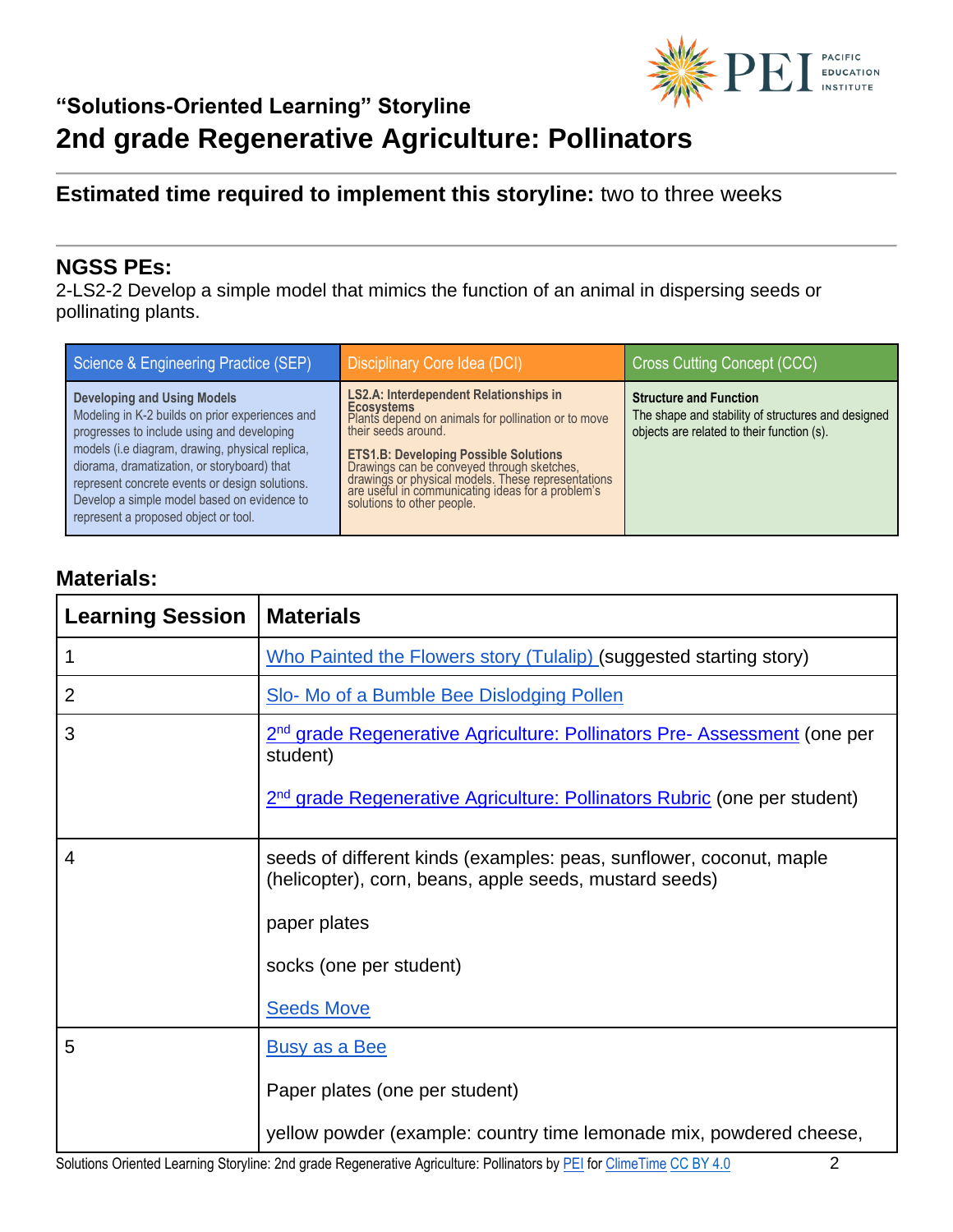

|                | flour/glitter, table sugar, stevia packets etc)                                                                                |
|----------------|--------------------------------------------------------------------------------------------------------------------------------|
|                | pipe cleaners (one per student)                                                                                                |
| 6              | <b>Pollination of Flowers for kids HomeschoolPop</b>                                                                           |
|                | template (one per student)                                                                                                     |
| $\overline{7}$ | <b>Writing Template</b> (one per student)                                                                                      |
| 8              | <b>Seeds Move!</b>                                                                                                             |
|                | <b>Flowers and Their Pollinators</b>                                                                                           |
|                | graphic organizer (one per student)                                                                                            |
|                | Create a Wall Story or place on the wall at student level using pages 23-37<br>of this document Pollination and Seed Dispersal |
| 9              | Plants and Animals need each other! (Diggy dog's kids club)                                                                    |
|                | <b>Pollinator Activity Book pages 4 and 5 (one per student)</b>                                                                |
|                | <b>The Pollinators (one per student)</b>                                                                                       |
|                | Index cards (one per student)                                                                                                  |
| 10             | Seed bomb supplies: flower seeds, compost, water, powdered clay, bowl,<br>and baggies                                          |
| 11             | <b>Male Hummingbirds Fight for Nectar</b>                                                                                      |
|                | Hummingbird Performance Task (one per student)                                                                                 |
| 12             | Teacher choice                                                                                                                 |
| 13             | Slo-Mo Footage of a Bumblebee Dislodging Pollen                                                                                |
|                | 2nd Grade Regenerative Agriculture: Pollinators Post Assessment (one per<br>student)                                           |
|                | 2 <sup>nd</sup> grade Regenerative Agriculture: Pollinators Rubric (one per student)                                           |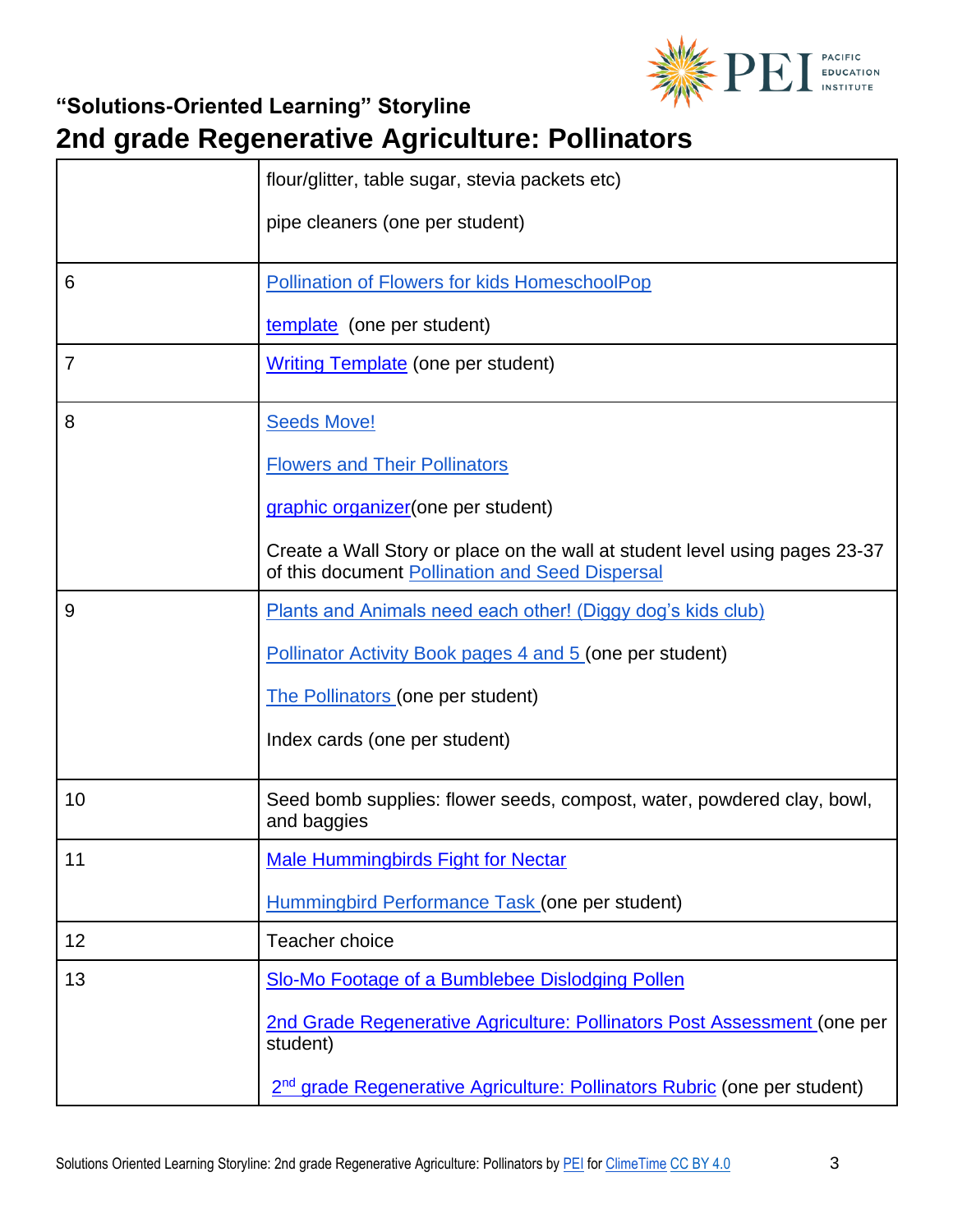

|                                                                                                                                                                                                                                                                                                                                                                                                                                                            | <b>Grounding Native Ways of Knowing:</b>                                                                                                                                                                                                                                                                                                                                                                                                                                                    | <b>Estimated time:</b><br>minutes |
|------------------------------------------------------------------------------------------------------------------------------------------------------------------------------------------------------------------------------------------------------------------------------------------------------------------------------------------------------------------------------------------------------------------------------------------------------------|---------------------------------------------------------------------------------------------------------------------------------------------------------------------------------------------------------------------------------------------------------------------------------------------------------------------------------------------------------------------------------------------------------------------------------------------------------------------------------------------|-----------------------------------|
|                                                                                                                                                                                                                                                                                                                                                                                                                                                            | <b>Teacher Background</b>                                                                                                                                                                                                                                                                                                                                                                                                                                                                   |                                   |
|                                                                                                                                                                                                                                                                                                                                                                                                                                                            | To connect to native ways of knowing, consider exploring the following ideas in connection<br>with your local tribal nation by researching stories of the past and learn about current work and<br>actions the Tribe is taking to mitigate, adapt to, and find solutions to a changing climate.<br>Medicinal and native plant gardens<br>Relationships between living things<br>$\bullet$<br>Relationships with foods<br>$\bullet$<br>First foods<br>$\bullet$                              |                                   |
|                                                                                                                                                                                                                                                                                                                                                                                                                                                            | To access information on how to reach out and build relationships with local tribes, visit<br>the OSPI Office of Native Education: Partnering with Tribes, and contact your district's tribal<br>liaison/Title VI coordinator.                                                                                                                                                                                                                                                              |                                   |
| To learn more about respecting and building upon Indigenous Peoples' Rights visit the<br>Learning in Places website, a project led by Dr. Megan Bang then read Practice Brief #10:<br>Teaching STEM In Ways that Respect and Build Upon Indigenous Peoples' Rights and<br>Practice Brief #11: Implementing Meaningful STEM Education with Indigenous Students &<br><b>Families published on the University of Washington's STEM Teaching Tools website</b> |                                                                                                                                                                                                                                                                                                                                                                                                                                                                                             |                                   |
|                                                                                                                                                                                                                                                                                                                                                                                                                                                            | Below are some examples of regional tribal connections to plants, gardens and pollinators for<br>teacher background.<br><b>Traditional Food and Medicine Garden (Nisqually)</b><br>Indigenous Walking Tour of the Wild Foods and Medicine Garden at University of<br>$\bullet$<br>Washington<br>The Indigenous Origins of Regenerative Agriculture<br>$\bullet$<br>Coast Salish Food Traditions- When the Tide is Out, The Table is Set<br>$\bullet$<br><b>Muckleshoot Food Sovereignty</b> |                                   |
|                                                                                                                                                                                                                                                                                                                                                                                                                                                            | <b>Suggested Activities with Students</b>                                                                                                                                                                                                                                                                                                                                                                                                                                                   |                                   |
|                                                                                                                                                                                                                                                                                                                                                                                                                                                            | Suggested activity for teachers and students: 3-2-1 research process (one as a class for<br>elementary)<br>Three new learnings about the Tribe most local to you<br>Two questions that you still have about the Tribe most local to you                                                                                                                                                                                                                                                     |                                   |
|                                                                                                                                                                                                                                                                                                                                                                                                                                                            | One action you can commit to begin a partnership with the Tribe most local to you                                                                                                                                                                                                                                                                                                                                                                                                           |                                   |
|                                                                                                                                                                                                                                                                                                                                                                                                                                                            | Below are some examples of tribal connections to plants, gardens, food and pollinators to use                                                                                                                                                                                                                                                                                                                                                                                               |                                   |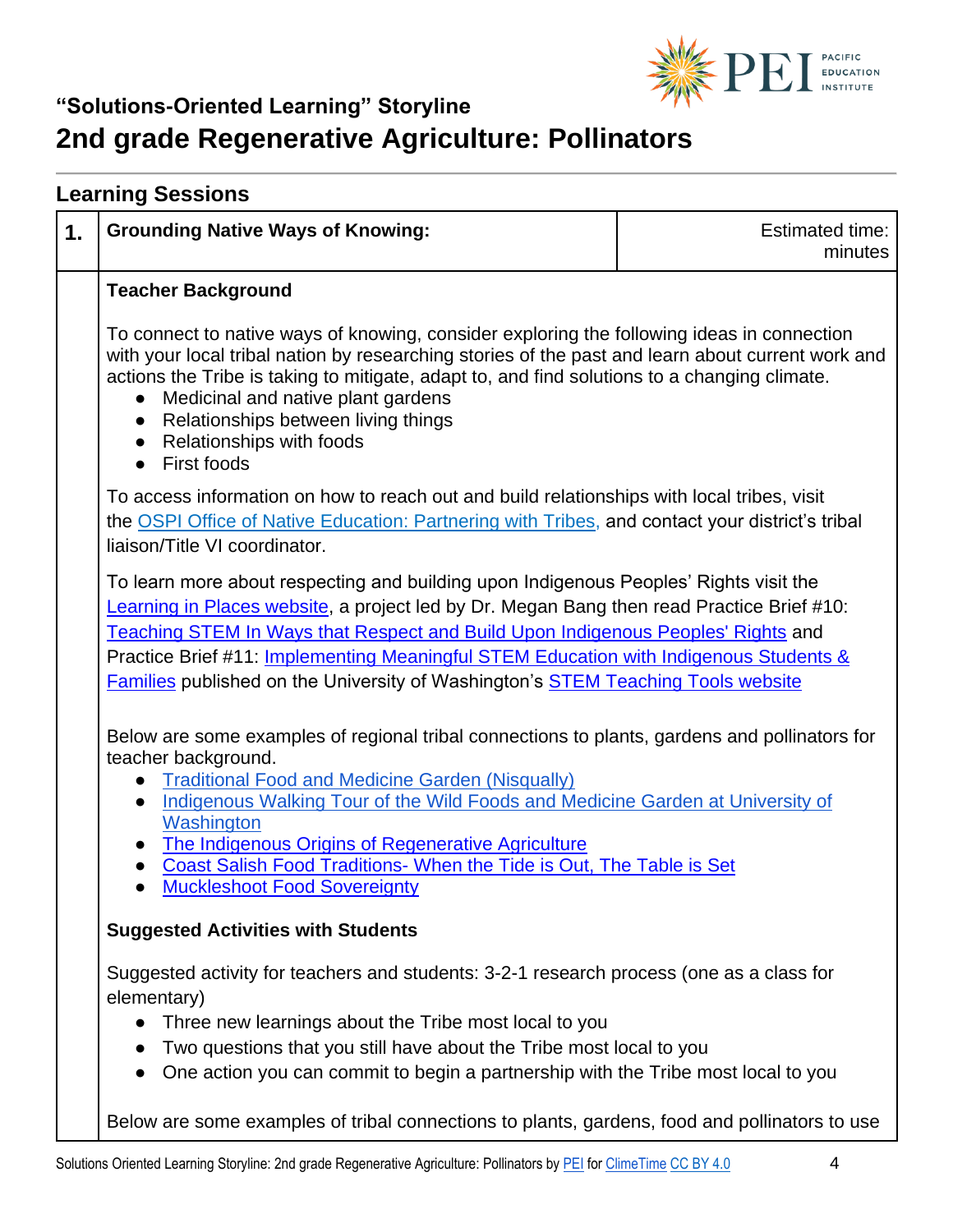

#### with students.

- **[Who Painted the Flowers story \(Tulalip\)](https://www.youtube.com/watch?v=APuuP_OCSbs) (Suggested starting point)** 
	- [Burke Storytelling resources including a transcript for "Who Painted the Flowers"](https://www.burkemuseum.org/sites/default/files/2020-04/burke-storytelling-fnl.pdf) **Roger Fernandes- [Native American Story Connections](https://www.wastatelaser.org/environmental-sustainability-enhanced-lessons/)** 
		- Directions to access: scroll to the bottom and select "Native American Story Connections"
		- The stories "The Coming of Slahal" and "The Huckleberry Medicine"
- [Tend, Gather, Grow's Wild Food and Medicine resources](https://www.goodgrub.org/wild-foods/wild-foods-medicine-resources)
- Poetry Reading: Joseph Bruchac reads "What We Eat" from "Here We Go: A Poetry [Friday Power Book" -](https://www.youtube.com/watch?v=ha5vtaE4bv0) YouTube
- **[The First Strawberry](https://www.youtube.com/watch?v=2WlWsBv1dx4)**

| 2. | <b>Examine phenomena: Buzz pollination</b>                                                                                                                                                                                                                                                                                                                                                                                                                                                                              |                                                                                                                                                                                                                           |                                                         | <b>Estimated time:</b><br>45 minutes |
|----|-------------------------------------------------------------------------------------------------------------------------------------------------------------------------------------------------------------------------------------------------------------------------------------------------------------------------------------------------------------------------------------------------------------------------------------------------------------------------------------------------------------------------|---------------------------------------------------------------------------------------------------------------------------------------------------------------------------------------------------------------------------|---------------------------------------------------------|--------------------------------------|
|    |                                                                                                                                                                                                                                                                                                                                                                                                                                                                                                                         | Show the video Slo- Mo of a Bumble Bee Dislodging Pollen without sound for the first time<br>through. This video will be watched later with sound when the students have been able to<br>explore the idea of pollination. |                                                         |                                      |
|    | After watching the video, create a classroom OWL (observe, wonder, learn) chart focusing on<br>the observation and wondering sections. You will come back to this chart later in the storyline<br>to input the learning section. Below is a sample OWL chart. Possible prompt questions to start<br>the discussion:<br>1. What do you see the bee doing?<br>2. How is it using its body?<br>3. What is the "powder"?<br><b>OWL</b> chart (Observations, Wonderings, Learnings)<br><b>Sample Responses from Students</b> |                                                                                                                                                                                                                           |                                                         |                                      |
|    | <b>Observations</b>                                                                                                                                                                                                                                                                                                                                                                                                                                                                                                     | Wonderings                                                                                                                                                                                                                | Learnings (to be<br>added as we<br>learn new<br>things) |                                      |
|    | The bee is<br>moving fast                                                                                                                                                                                                                                                                                                                                                                                                                                                                                               | How is the bee<br>affecting the<br>flower?                                                                                                                                                                                |                                                         |                                      |
|    | The bee is<br>shaking                                                                                                                                                                                                                                                                                                                                                                                                                                                                                                   | Why is the bee<br>doing that?                                                                                                                                                                                             |                                                         |                                      |
|    | The bee is eating                                                                                                                                                                                                                                                                                                                                                                                                                                                                                                       | Is the powder                                                                                                                                                                                                             |                                                         |                                      |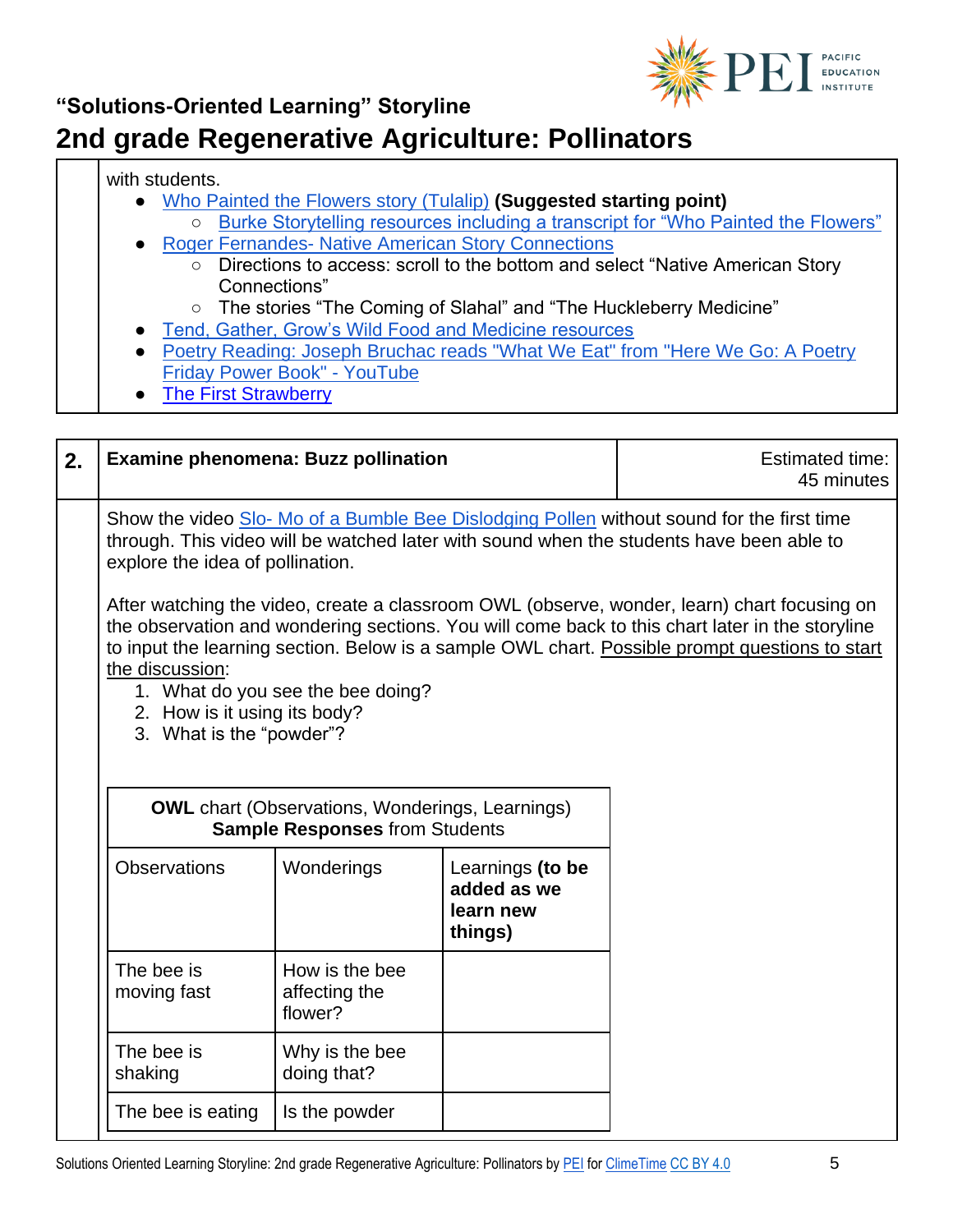

# **2nd grade Regenerative Agriculture: Pollinators**

|                                          | nectar?                                              |  |
|------------------------------------------|------------------------------------------------------|--|
| The flower is<br>losing the powder       | What are those<br>yellow things on<br>the bees legs? |  |
| The bees legs are<br>tickling the flower | Is this helping or<br>hurting the<br>flower?         |  |
|                                          |                                                      |  |

Placemaking: Take students outside or have them go outside at their home (with parent permission) and participate in a sit spot for 5 to 10 minutes. Have the students select a spot and have them make observations focused on plants, especially paying attention to any interactions with other living things.

| 3. | <b>Pre-Assessment:</b>                                                                                                                                                                                                                                                                                                  | Estimated time:<br>15 minutes |
|----|-------------------------------------------------------------------------------------------------------------------------------------------------------------------------------------------------------------------------------------------------------------------------------------------------------------------------|-------------------------------|
|    | Students will circle three images and color in what body part if used to spread seeds or collect<br>pollen. The students will then explain their reasoning using this sentence frame: A<br>can spread seeds or collect pollen with                                                                                      |                               |
|    | 2 <sup>nd</sup> grade Regenerative Agriculture: Pollinators Pre-Assessment<br>2 <sup>nd</sup> grade Regenerative Agriculture: Pollinators Rubric<br>Teacher create: "Thank a Bee" word wall to use throughout the storyline:<br>Suggested tier 3 vocabulary: pollination, pollen, pistil stamen, pollinator, naturalist |                               |
|    |                                                                                                                                                                                                                                                                                                                         |                               |
|    |                                                                                                                                                                                                                                                                                                                         |                               |

This will be used in an activity later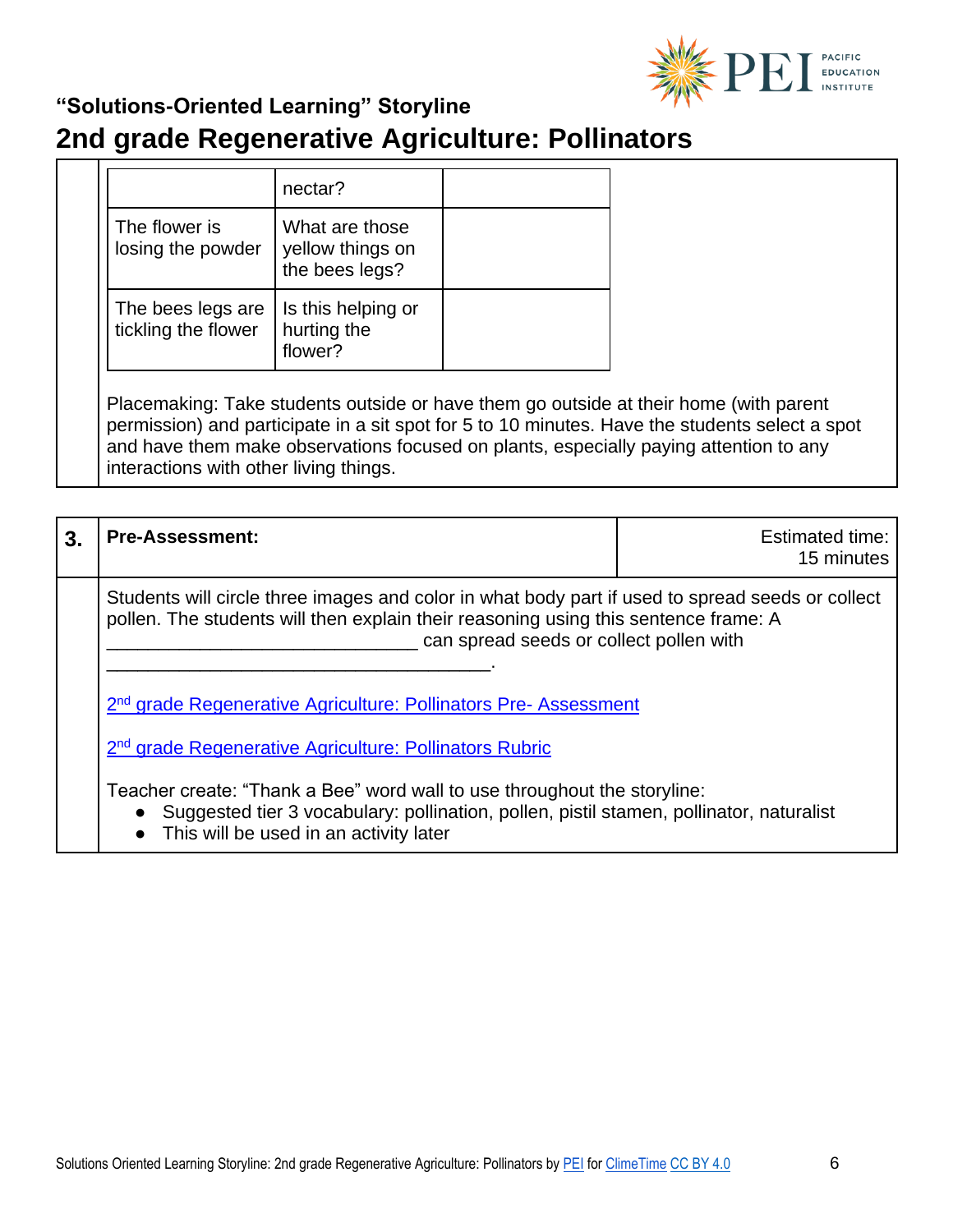

**2nd grade Regenerative Agriculture: Pollinators**



| 4. | <b>Guiding question: What is seed dispersal?</b>                                                                                                                                                                                                                                                                                                                                                                                                                                                                                                                                                                                                                        | <b>Estimated time:</b><br>95 minutes |
|----|-------------------------------------------------------------------------------------------------------------------------------------------------------------------------------------------------------------------------------------------------------------------------------------------------------------------------------------------------------------------------------------------------------------------------------------------------------------------------------------------------------------------------------------------------------------------------------------------------------------------------------------------------------------------------|--------------------------------------|
|    | This learning session will include four activities: seed observations, a lab to collect/examine<br>seeds (exploratory), a read aloud and a class chart.                                                                                                                                                                                                                                                                                                                                                                                                                                                                                                                 |                                      |
|    | Seed observations (30 minutes)<br>1. Gather seeds of different kinds (examples: peas, sunflower, coconut, maple<br>(helicopter), corn, beans, apple seeds, mustard seeds)<br>2. Have students in small groups with a variety of seeds on a paper plate/tray and hand<br>lenses.<br>3. Allow students to explore the seeds for 10 minutes.<br>4. Have students tape their favorite seed that they want to share about to their plate.<br>5. Bring students together to share their observations. Possible prompts:<br>a. How are the seeds different? How are the seeds alike?<br>b. What is inside of the seed?<br>c. How do you think it gets to a good place to grow? |                                      |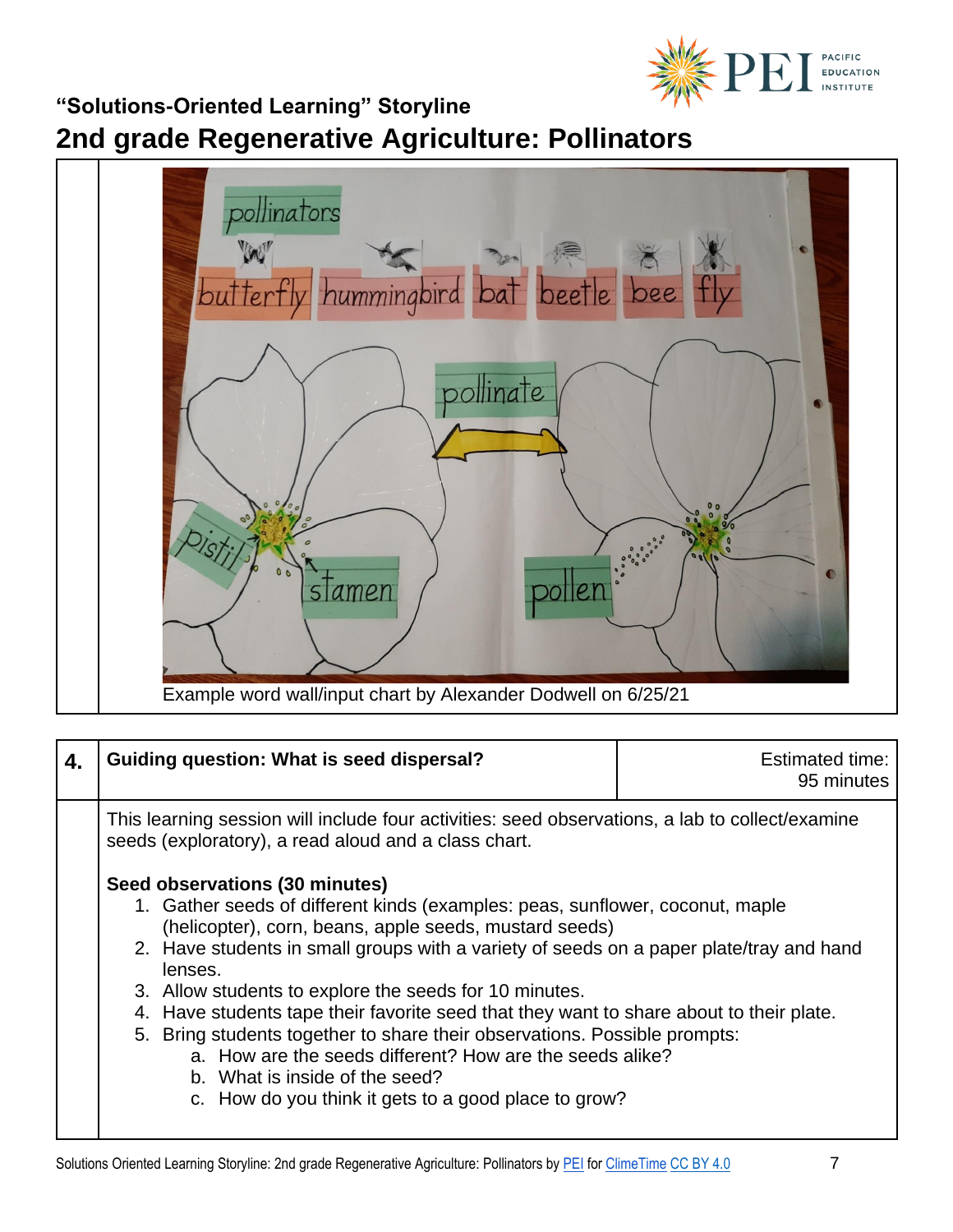

# **2nd grade Regenerative Agriculture: Pollinators**

### **Sock Lab (35 minutes)**

- 1. Gather one sock for each student.
- 2. Explain to the students that we are going outside to collect seeds using socks.
- 3. Have students put on a sock over one of their shoes.
- 4. Walk around for 3 to 5 minutes outside in a grassy/plant filled area (examples: field, along sidewalks, ditches, forested areas etc.).
- 5. Students should remove their sock before entering the building to make sure the seeds stay on the sock.
- 6. Once inside, students put their socks on a plate and examine it with a hand lens.
- 7. Share with small group observations.
- 8. As a whole group discuss the question "What part of an animal does a sock mimic to help disperse seeds and pollen?"
	- After student discussion, be clear that the sock mimics the fur/feathers of animals

For teacher reference Sock Lab- [Plant Your Sock](https://thewonderofscience.com/phenomenon/2018/5/3/plant-your-socks) or to extend the sock lab see [Sock Seeds](https://kcts9.pbslearningmedia.org/resource/tdc02.sci.life.stru.sockseeds/sock-seeds/)

#### **Seed Moves story (15 minutes)**

● Read aloud "Seeds Move" by Robin Page or watch this video [Seeds Move](https://www.youtube.com/watch?v=4dQIIcJZ68c)

### **Seed Moves chart (15 minutes)**

Create a classroom chart. Below is an example.

| How Animals Help Seeds Move/Disperse |                      |  |
|--------------------------------------|----------------------|--|
| Animal                               | Move/Disperse (Verb) |  |
| Ant                                  | burrow               |  |
| <b>Beetle</b>                        | roll                 |  |
| <b>Bird</b>                          | bury or hide         |  |
| Orangutan                            | squirt               |  |
| Mice                                 | scatter              |  |
| <b>Hawk</b>                          | falls                |  |
| <b>Bear</b>                          | plop                 |  |
| Human                                | plant                |  |
| Raccoon                              | hitchhike            |  |
| Any animal or the wind               | shoots               |  |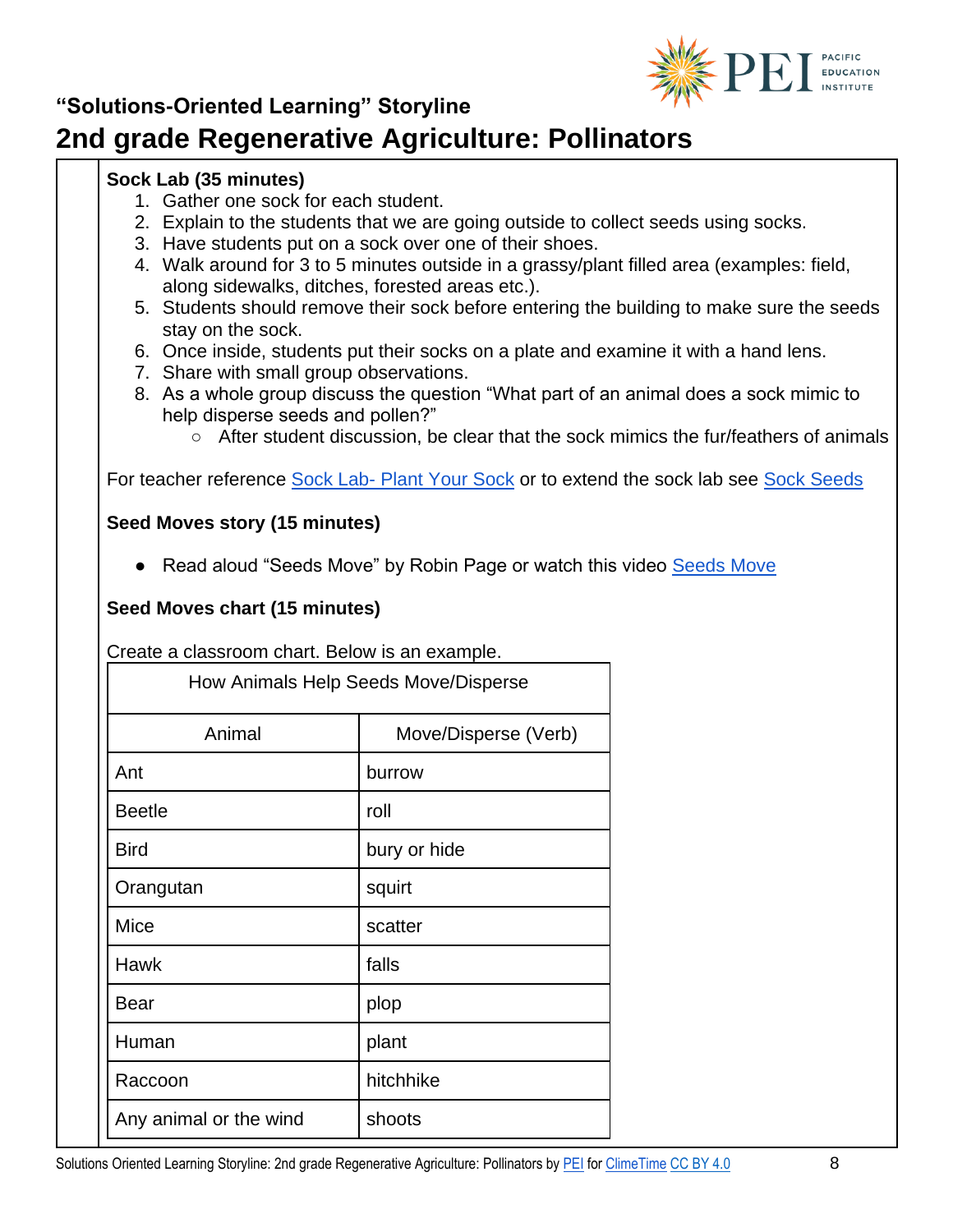

| <b>Guiding question: What is pollination?</b>                                                                                                                                                                                              | <b>Estimated time:</b><br>45 minutes                                                                                                                                                                                                                                                                                                                                                                                                                                                                                                                                                                                                                                                                                                                                                                                                                                                                                                                       |
|--------------------------------------------------------------------------------------------------------------------------------------------------------------------------------------------------------------------------------------------|------------------------------------------------------------------------------------------------------------------------------------------------------------------------------------------------------------------------------------------------------------------------------------------------------------------------------------------------------------------------------------------------------------------------------------------------------------------------------------------------------------------------------------------------------------------------------------------------------------------------------------------------------------------------------------------------------------------------------------------------------------------------------------------------------------------------------------------------------------------------------------------------------------------------------------------------------------|
| Watch <b>Busy as a Bee (4 minutes)</b><br>flower during the video.<br>Model bee pollination (Indoor or outdoor activity)<br>2. Spread plates around the space.<br>3. Pour some yellow powder on the plates.<br>legs.<br>5.<br>pollination. | On the teacher signal, have students walk around<br>A suggestion to help with management is to have a<br>chant or song to help students mimic the bee behaviors.                                                                                                                                                                                                                                                                                                                                                                                                                                                                                                                                                                                                                                                                                                                                                                                           |
|                                                                                                                                                                                                                                            |                                                                                                                                                                                                                                                                                                                                                                                                                                                                                                                                                                                                                                                                                                                                                                                                                                                                                                                                                            |
| Guiding question: How would a naturalist describe the                                                                                                                                                                                      | <b>Estimated time:</b><br>30 minutes                                                                                                                                                                                                                                                                                                                                                                                                                                                                                                                                                                                                                                                                                                                                                                                                                                                                                                                       |
|                                                                                                                                                                                                                                            | Watch Busy as a Bee (4 minutes) again and have each student color a paper plate like it is a<br>Discuss with students that we are going to be modeling bee pollination and that we need to<br>behave like bees. Some guidelines could include "be responsible" "be safe" "be watching" "be<br>slow" "be respectful of space". Play this video Bees Buzzing (for a few minutes) and observe<br>the bee behavior. This is also an opportunity for the teacher to set up for the modeling activity.<br>1. Gather yellow powder (example: country time lemonade mix, powdered cheese,<br>flour/glitter, table sugar, stevia packets etc.) and one pipe cleaner per student.<br>4. Have the students coil the pipe cleaner around their finger creating little bee bodies and<br>"pollinating" flowers using "bee behavior" to model<br>Watch Like Fruit? Thank a Bee (4 minutes)<br>Bee pollination photo by Alexander Dodwell 6/25/21<br>pollination process? |

Watch this video [Pollination of Flowers for kids HomeschoolPop](https://www.youtube.com/watch?v=9AuVm1jpKEA&ab_channel=HomeschoolPop)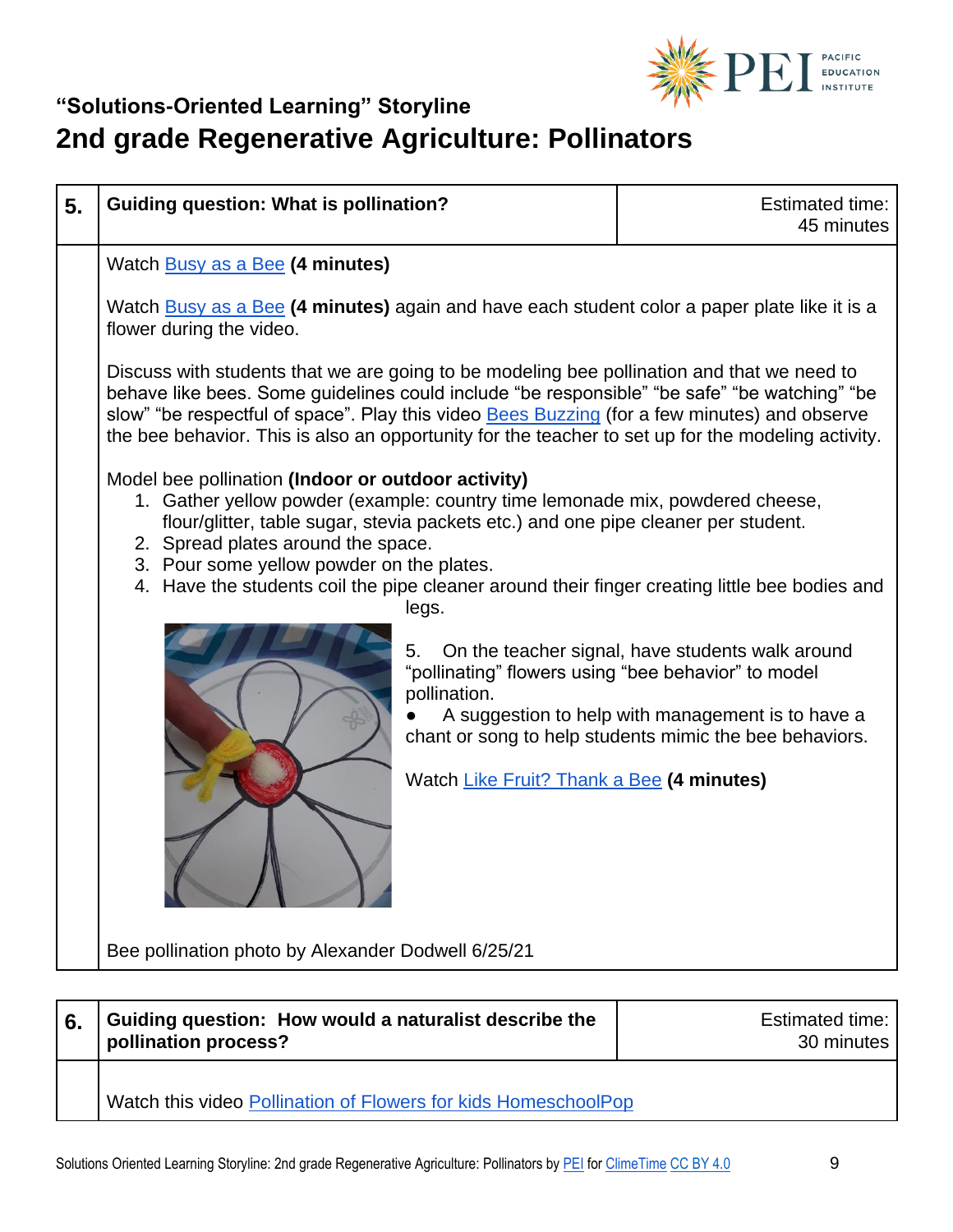

# **2nd grade Regenerative Agriculture: Pollinators**



| $\overline{7}$ . | Guiding question: How do plants depend on animals to<br>reproduce?                                                                                                                                                                                                                                                         | Estimated time:<br>40 minutes |
|------------------|----------------------------------------------------------------------------------------------------------------------------------------------------------------------------------------------------------------------------------------------------------------------------------------------------------------------------|-------------------------------|
|                  | With your students, review the "Thank a Bee" word wall                                                                                                                                                                                                                                                                     |                               |
|                  | With your students, revisit the OWL chart and add any learnings or wonderings                                                                                                                                                                                                                                              |                               |
|                  | Writing activity: Students will write a short story with illustrations about bee pollination. Use the<br>prompt "Tell me a realistic story about how a bee pollinates plants using sentences and<br>illustrations."<br>• Teachers: scaffold this activity for your students dependent on time of year and student<br>needs |                               |
|                  | <b>Writing Template</b>                                                                                                                                                                                                                                                                                                    |                               |
|                  | Teacher tip: check for misconceptions/concept understanding and review previous<br>videos/activities if needed                                                                                                                                                                                                             |                               |
|                  |                                                                                                                                                                                                                                                                                                                            |                               |
| 8.               | Guiding question: What are the structures (body parts)<br>that help an animal collect pollen or disperse seeds?<br>How do those structures (body parts) perform that                                                                                                                                                       | Estimated time:<br>30 minutes |

Revisit the book [Seeds Move!](https://www.youtube.com/watch?v=4dQIIcJZ68c) By Robin Page and the chart you made to review the many ways seeds are dispersed.

Watch the video **Flowers and Their Pollinators** (5 minutes) and have the students fill in the [graphic organizer](https://pacificeductioninstitute.sharepoint.com/:w:/s/Program/EUsNeRfDaipCr6B6yBmTnJ8BWQpCfg8fVaXs9L0nng0s_w?e=AsR7cI) identifying the structures that bats, butterflies, hummingbirds and student

**function (action word/verb)?**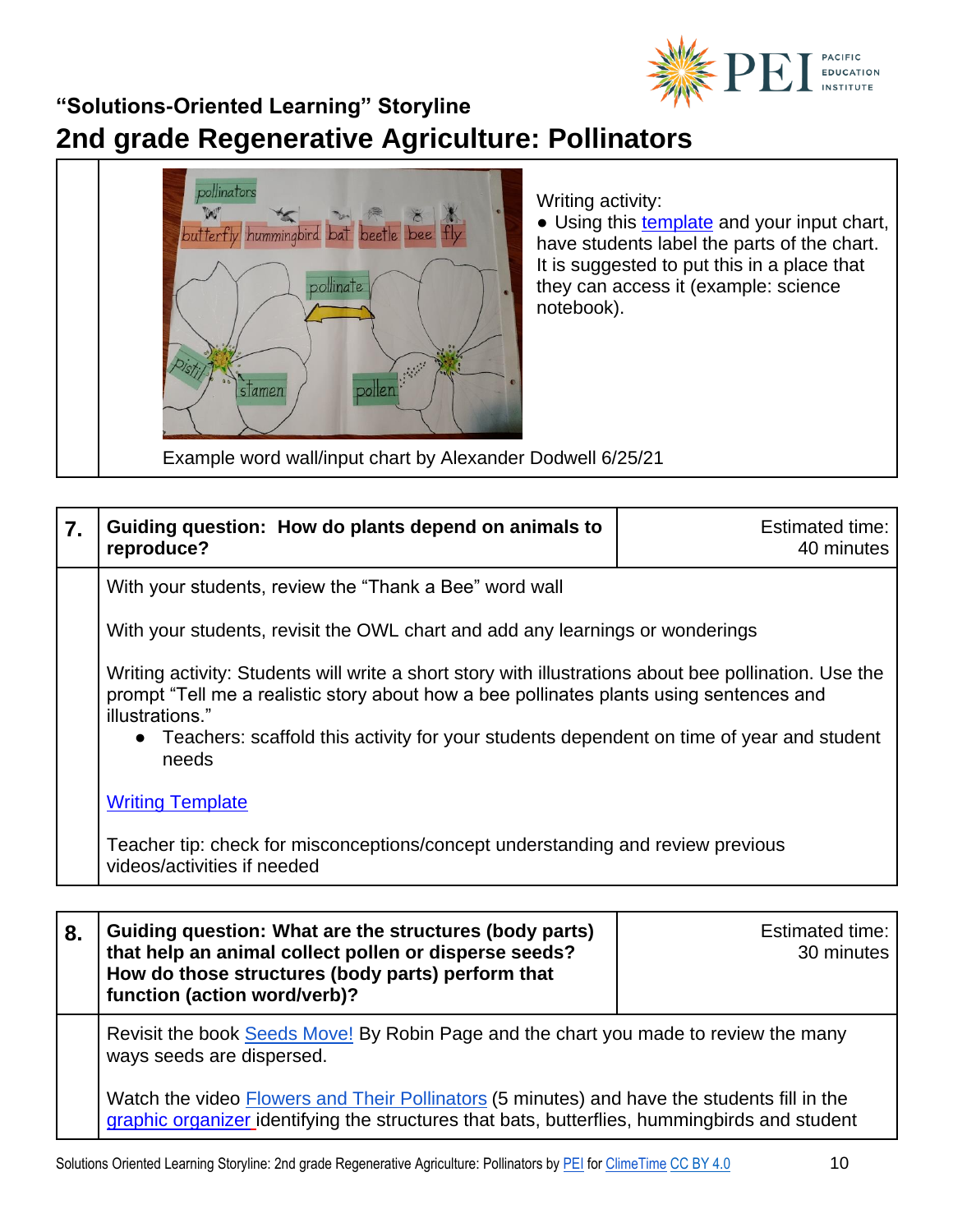

choice have that help them spread pollen.

Teacher prep: Create a Wall Story or place on the wall at student level using pages 23-37 of this document [Pollination and Seed Dispersal](https://www.bccdil.org/wp-content/uploads/2019/08/NGSSGrade2PollinationandSeedDispersalPerformanceAssessment.pdf) (this will be helpful in the next learning session)

| 9. | Guiding question: Who are the pollinators in<br>Washington state? Who are the seed dispersers in<br><b>Washington state?</b>                                                                                                                                                                                                                                                                                                                                                                                     | <b>Estimated time:</b><br>60 minutes<br>(Dependent on teacher<br>choice) |  |
|----|------------------------------------------------------------------------------------------------------------------------------------------------------------------------------------------------------------------------------------------------------------------------------------------------------------------------------------------------------------------------------------------------------------------------------------------------------------------------------------------------------------------|--------------------------------------------------------------------------|--|
|    | Watch to review: Plants and Animals need each other! (Diggy dog's kids club) then discuss<br>which animals are native to Washington state. Here are some resources about local<br>pollinators:<br>Native Bee resource guide (Washington)<br>$\bullet$<br><b>Native Pollinators: Protection and Enhancement</b><br>$\bullet$<br>Suggestion: While kids are watching the video have them color page 4 and 5 of the Pollinator<br><b>Activity Book</b><br>Read (each students with their own copy): The Pollinators |                                                                          |  |
|    |                                                                                                                                                                                                                                                                                                                                                                                                                                                                                                                  |                                                                          |  |
|    | Create a class collage of pollinators and seed dispersers using resources like informational<br>text or charts as inspiration. There are several ways you could do this activity:<br>Using 3 by 5 cards, have each student illustrate an animal then put all cards on a chart<br>$\bullet$<br>paper<br>• Put butcher paper on the wall then have kids illustrate<br>During a center time, have kids add to a class mural<br>Be clear with expectations<br>$\circ$                                                |                                                                          |  |

| 10 | Guiding question: Why are native plant habitats<br>important?                                                                                                                                                                                        | <b>Estimated time:</b><br>45 minutes |  |
|----|------------------------------------------------------------------------------------------------------------------------------------------------------------------------------------------------------------------------------------------------------|--------------------------------------|--|
|    | Read: Skunk Cabbage Story (Page 19) from the Kathalamet Tribe (connection to flies as<br>pollinators)                                                                                                                                                |                                      |  |
|    | Placemaking: Take students outside or have them go outside at their home (with parent<br>permission) and participate in a sit spot for 5 to 10 minutes. Have students be observant about<br>pollinators and native plants/wildflowers that they see. |                                      |  |
|    | Then discuss with students what they observed. Here are some prompting questions:<br>• Did you see pollinators? What kinds?<br>• Did you see flowers?<br>• If you didn't see pollinators or flowers, why might that be? What might be a solution?    |                                      |  |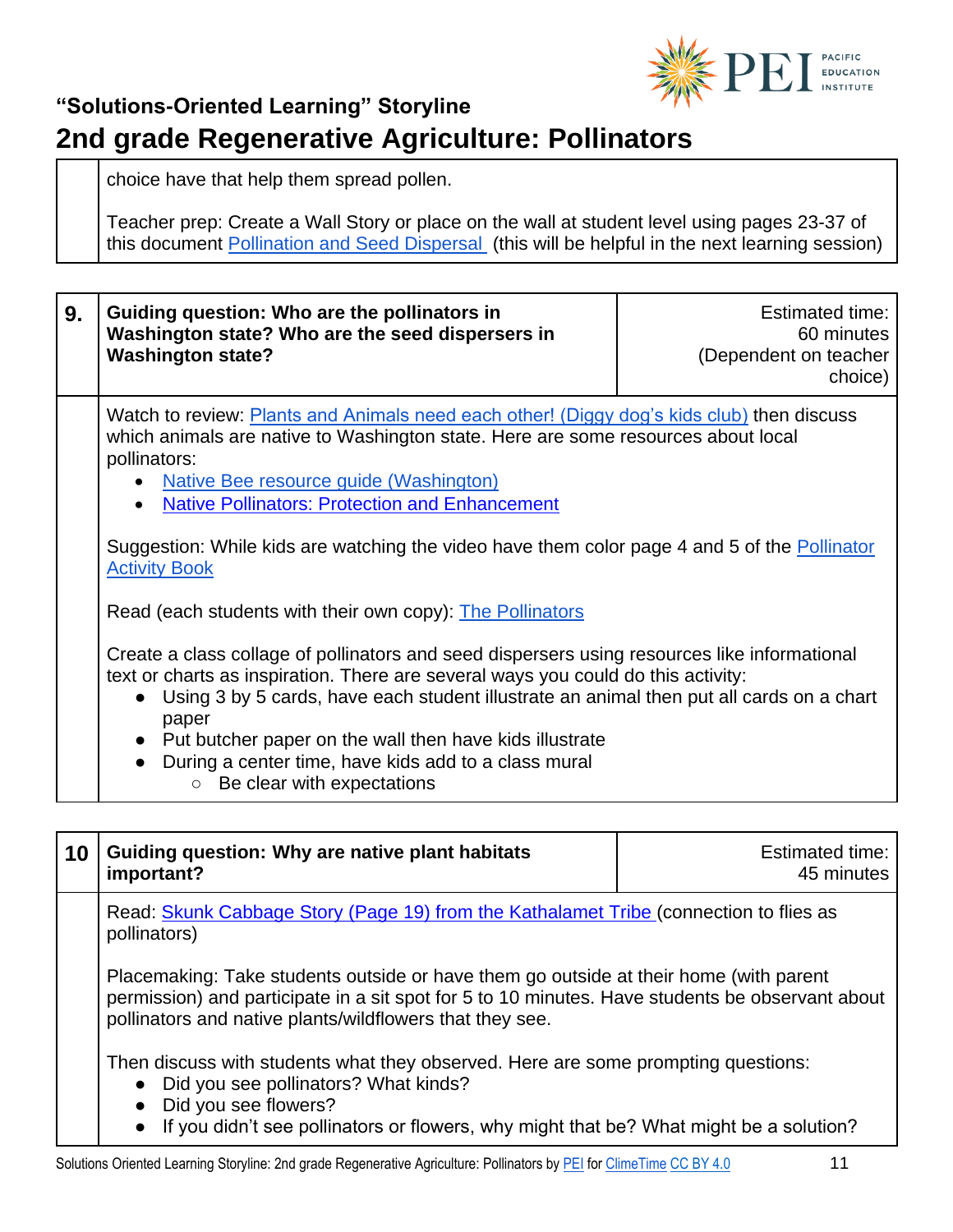

After the discussion, have students create seed bombs. Here is a seed bomb activity to use: [Plant wildflowers with a seed bomb!](https://www.wildlifetrusts.org/actions/how-make-seed-bomb)

- Suggestion: use baggies to keep seed bombs safe.
- Suggestion: Order free seeds from Washington Noxious Weed Control Board at this link

| 11 | Guiding question: What models the job that a pollinator<br>does?                                                                                                                                                                                                                                                                                                                                                                                                                                                                                           | Estimated time:<br>45 minutes |
|----|------------------------------------------------------------------------------------------------------------------------------------------------------------------------------------------------------------------------------------------------------------------------------------------------------------------------------------------------------------------------------------------------------------------------------------------------------------------------------------------------------------------------------------------------------------|-------------------------------|
|    | (This learning session is to model the post assessment performance task. This will check their<br>conceptual knowledge and give them experience with the format. You will need to provide<br>items that the students can engineer with. Suggested items include tape, paper, pipe cleaners,<br>pom-pom balls, glue, feathers, toothpicks etc.)<br>Tell students that they will be building a model pollinator that will mimic a hummingbird's<br>structure and function. Show this video to get them started: Male Hummingbirds Fight for<br><b>Nectar</b> |                               |
|    | Then have students work with pairs on the rest of the activity: Hummingbird Performance Task                                                                                                                                                                                                                                                                                                                                                                                                                                                               |                               |

| 12 | Possible next steps/off-ramps/actions:                                                                                                                                                                   |
|----|----------------------------------------------------------------------------------------------------------------------------------------------------------------------------------------------------------|
|    | Learn to draw a butterfly<br>• Build a schoolyard pollinator garden<br>• The Buzz   Science Learning Game (myamericanfarm.org)<br><b>Pollinator Bingo</b><br>• Project Learning Tree Pollinator Projects |

| 14 | <b>Post-Assessment:</b>                                                                                                                                                                                                                                                                                                                                                                                                                                                                            | <b>Estimated time:</b><br>45 minutes |
|----|----------------------------------------------------------------------------------------------------------------------------------------------------------------------------------------------------------------------------------------------------------------------------------------------------------------------------------------------------------------------------------------------------------------------------------------------------------------------------------------------------|--------------------------------------|
|    | Return to OWL chart as a class add final learnings<br>(This assessment is a performance task. You will need to provide items that the students can<br>engineer with. Suggested items include tape, paper, pipe cleaners, pom-pom balls, glue,<br>feathers, toothpicks etc.)<br>Tell students that they will be building a model pollinator that will mimic a bumblebee's<br>structure and function. Show this video to get them started: Slo-Mo Footage of a Bumblebee<br><b>Dislodging Pollen</b> |                                      |
|    |                                                                                                                                                                                                                                                                                                                                                                                                                                                                                                    |                                      |